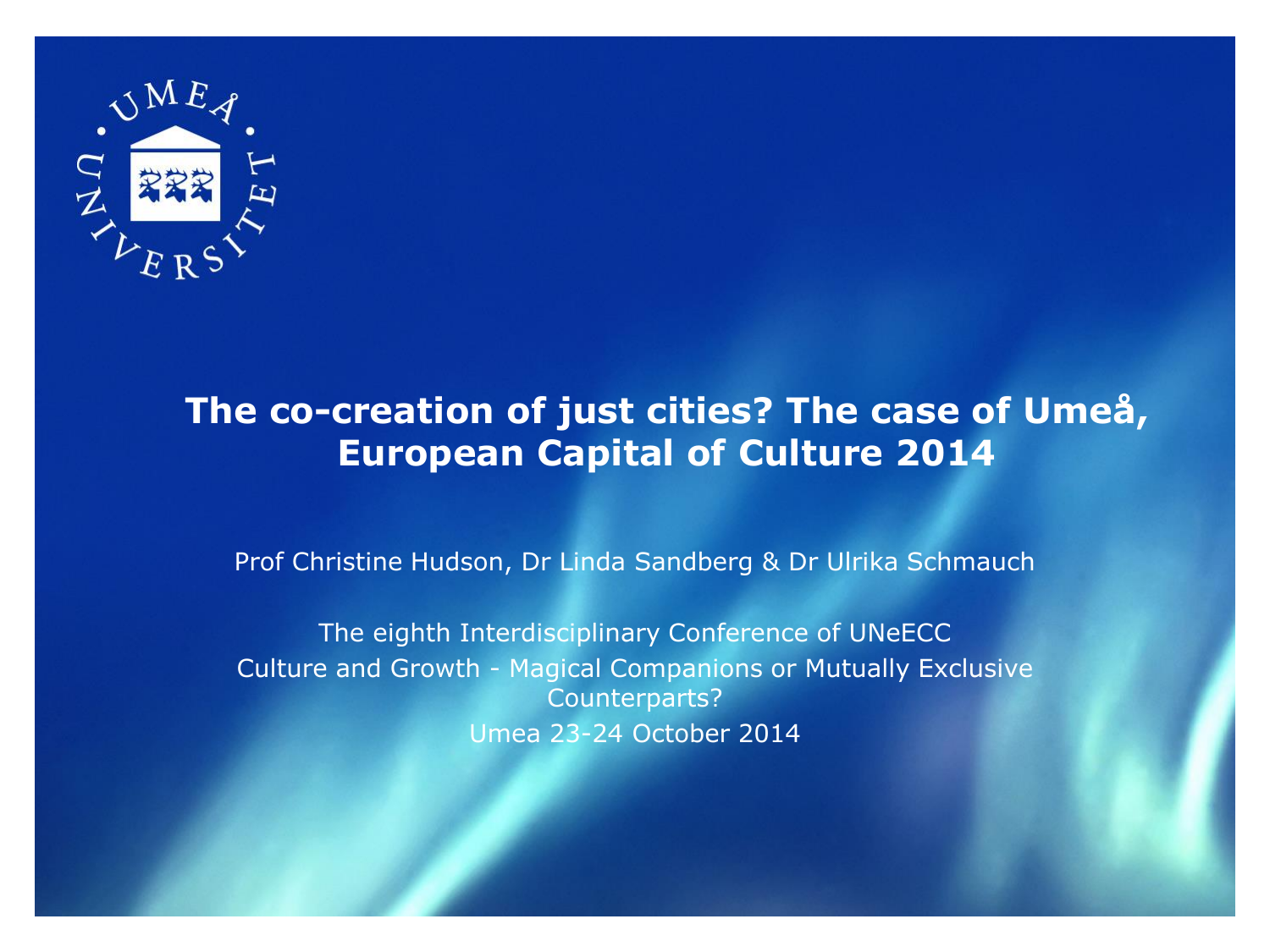

#### **Aim…**

**In this study we look closer at the idea of co-creation and the way in which it is negotiated and practiced. How can cultural policies be used to create inclusive and just cities? Who gets to speak and who is heard?**

Which groups get to participate in the co-creation of culture and the formulation and shaping of cultural policies and activities?



Sandberg 2014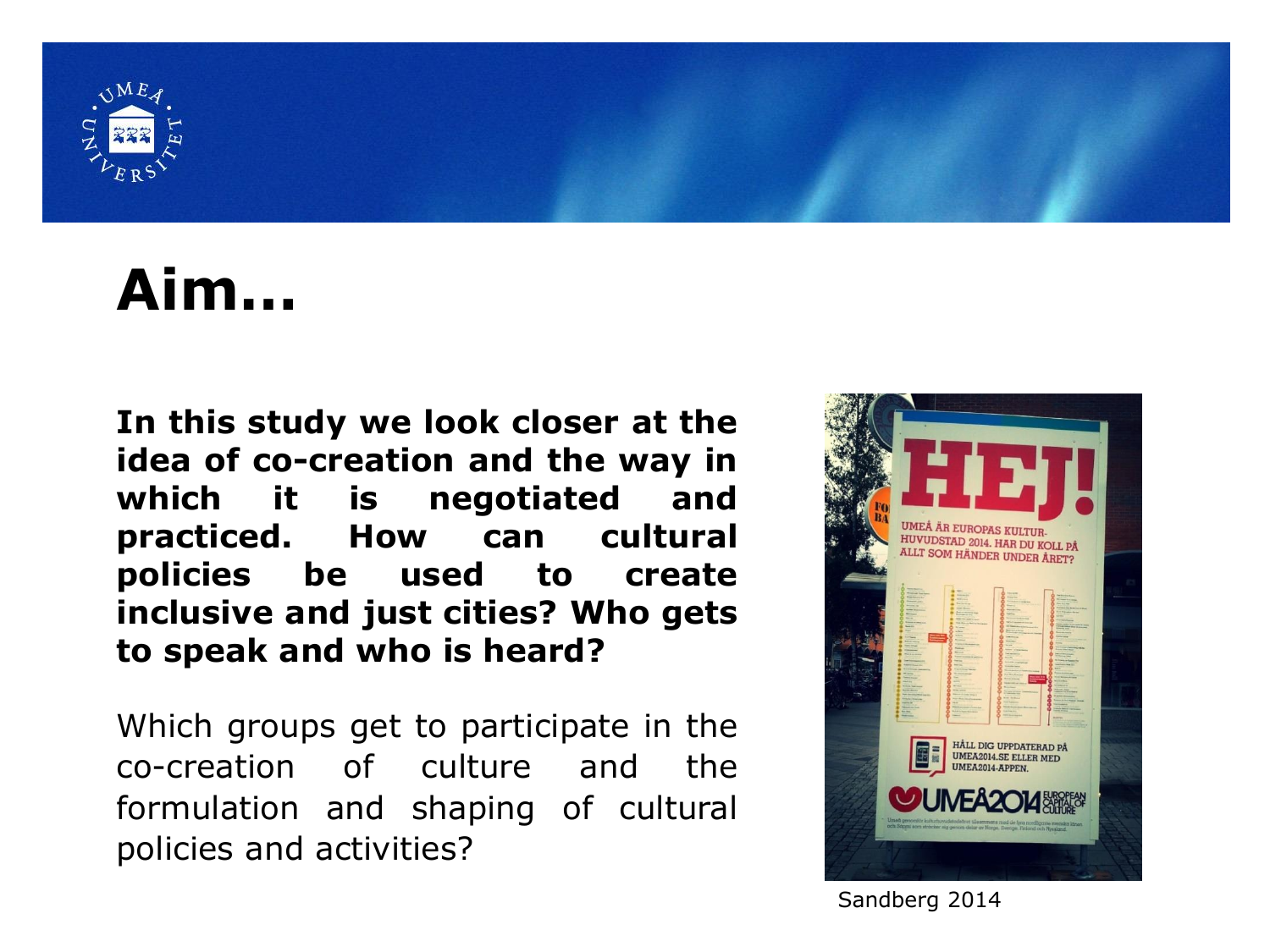

#### **Setting the scene- Umeå, capital of culture and cocreation**

"Umeå - open and tolerant; In Umeå there is a clear tolerance and a curiosity about the new".

Umeå Municipality, webpage.

"'Co-creation' is the key word in Umeå2014's capital of culture initiative. Here, the concept means that everyone can participate and contribute to the programme"

> [http://umea2014.se/en/abot](http://umea2014.se/en/abot-umea2014/)umea2014/



Umeå municipality 2008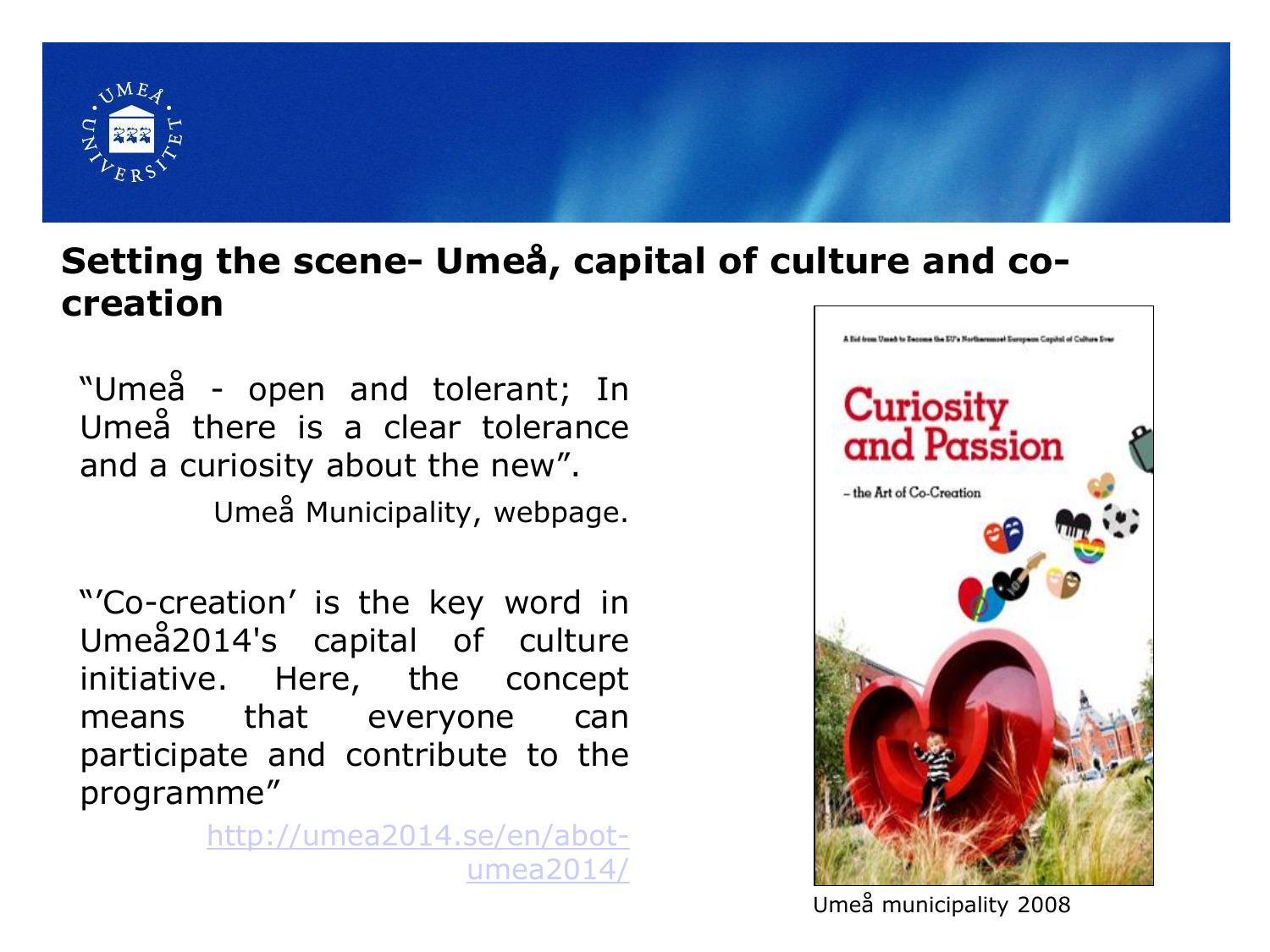

As the European Capital of Culture 2014, Umeå will engage all people in our city and region and open wide our wonderful hometown to Europe and the world. We will show the world all that is unique of Umeå and the north of Sweden, including our Sami heritage.

The culture of the Sami, the native Scandinavian population, is a strong presence in the soul of Umeå. It's therefore natural that the program of the Umed European Capital of Culture 2014 venture is based on the eight seasons of the Sami annual calendar - the seasons of Caring, Awakening, Returning, Growing, Contemplation, Harvesting, Desire, Journey and Caring (which is repeated at the end of the year).

The program for each new season will follow the same cycle, featuring the inauguration, main project, re-occurring projects, festivals and open programs.

"We will show the world all that is unique with Umeå and the north of Sweden"

resuvar is pasea on the open source concept, opening up the arena to a wide spectrum of contributors and participants. Umeå is a city of music and all forms of music will be an important part of Festival 2014.



#### Electra - a brand new Opera

A sensational and innovative new open-air interpretation of Richard Strauss' Elektra is composed and produced by the Norrlandsoperan opera ensemble exclusively for the Umeå European Capital of Culture 2014 event. The magnificent new opera show is created and produced in collaboration with the Spanish art ensemble La Fura dels Baus which became world famous for its collaboration in the opening ceremony of the 1992 Olympics in Barcelona.

#### Seasonal concerts

Eight different concerts will be staged by Norrlandsoperan during 2014 - one for each of the eight seasons of the Sami calendar.





Left: The MADE scene featival.

Above: Performance at the famed Norrlandsoperan opera.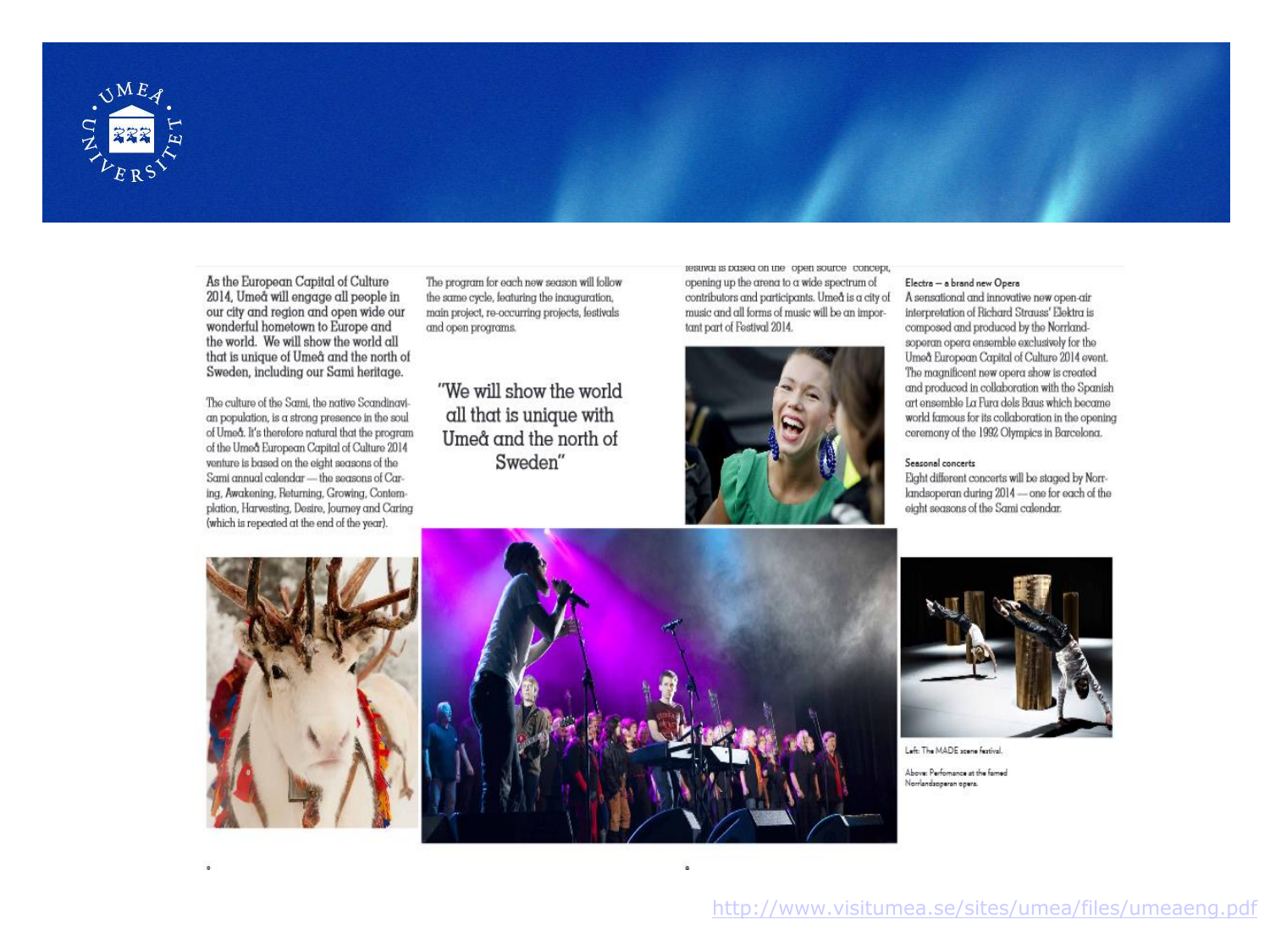

#### **Promoting co-creation**

The Open Source strategy:

"to arouse curiosity and involve people through dialogue and crossborder encounters (….) to further develop practical methods for cocreation."

[http://www.umea.se/mer/otherlanguages/inenglish/umeaeuropeancapitalofc](http://www.umea.se/mer/otherlanguages/inenglish/umeaeuropeancapitalofculture2014.4.1255481e123d7d67aaa800010687.html) ulture2014.4.1255481e123d7d67aaa800010687.html

"Get involved- We want you to play a part! The capital of culture year provides many opportunities to participate and make your own mark and we would love to hear your suggestions!"

<http://umea2014.se/en/get-involved>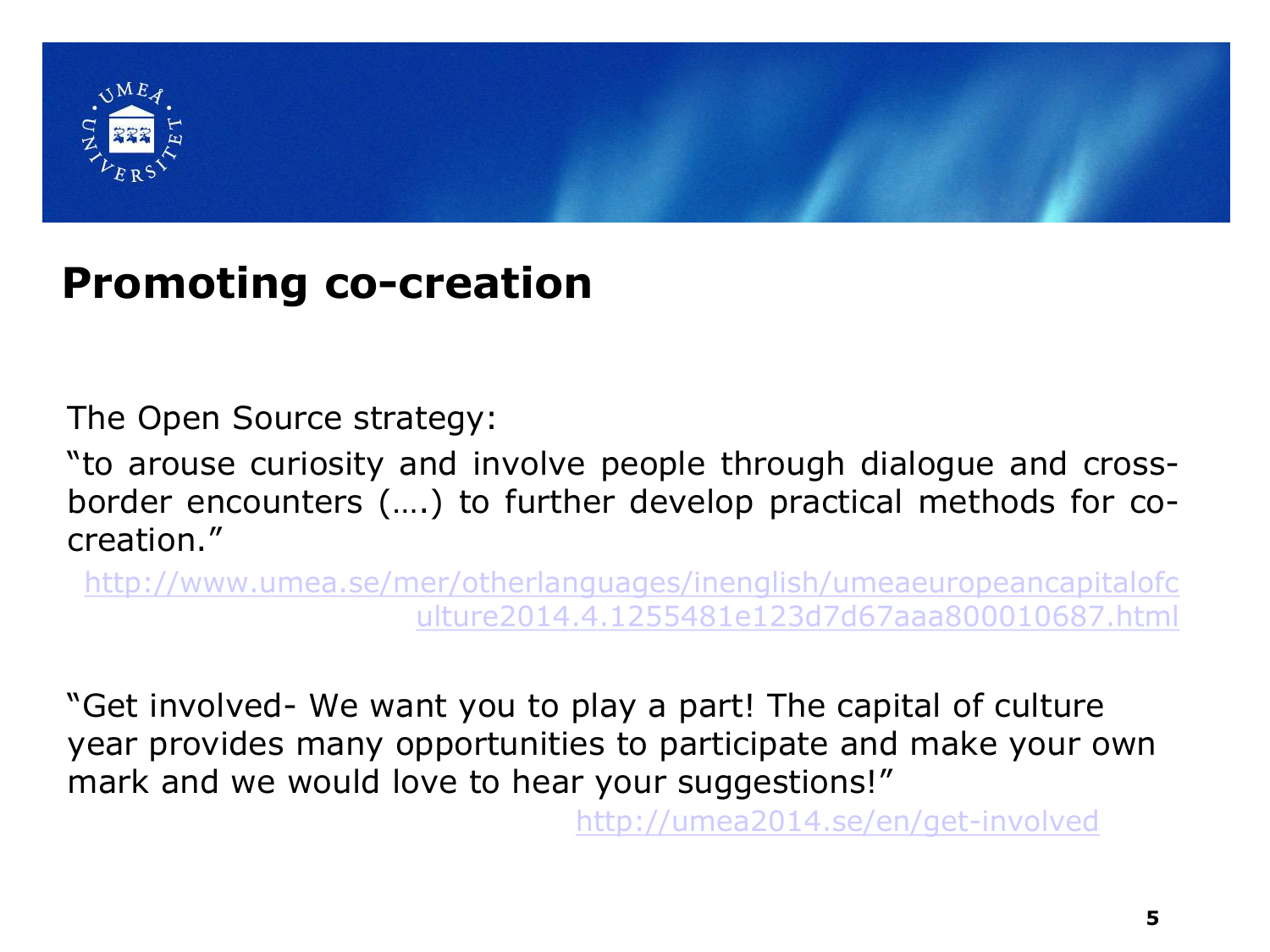

## **The study**



Umeå municipality 2008 [http://umea2014.se/wp-content/uploads/2013/01/ansokan\\_1\\_eng.pdf](http://umea2014.se/wp-content/uploads/2013/01/ansokan_1_eng.pdf)

- How co-creation was operationalized by the city in relation to financing the project during 2014 - criteria
- Analysed 103 approved project applications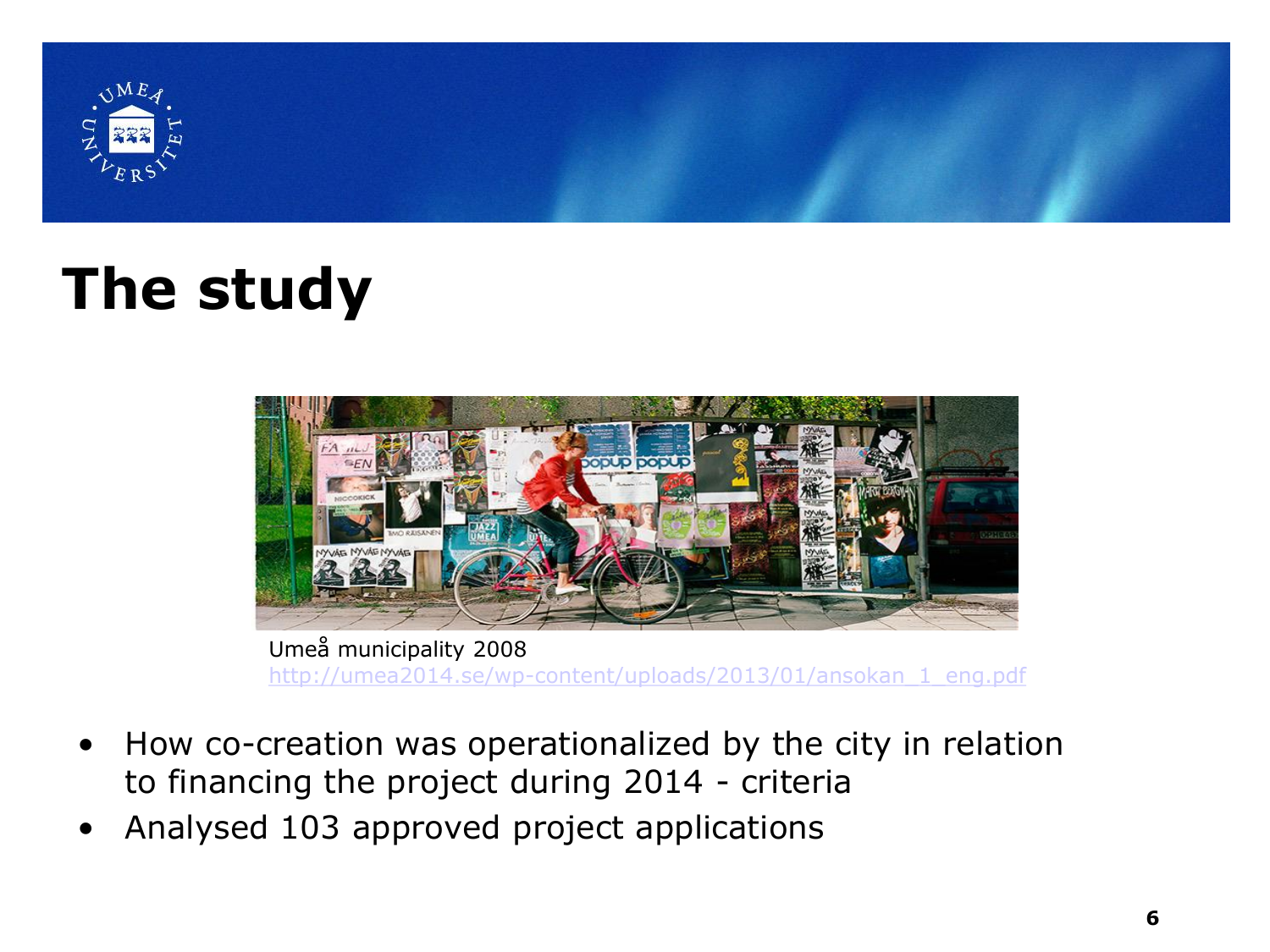

## **1. Co-creation as capacity building**

- "Co-creation: Six different arrangers carry out six different arrangements. Local bands and the public together help to put up posters, manning entry, provide lodgings for bands, prepare food, clean, sound checks etc. "(Verket/Ny våg 1014)
- "The working group for *Festival Normal - Unlimited!* is comprised of representatives from several local associations and organizations, from both the disability movement and the world of the preforming arts, which ensures the specific target group's co-creation in both planning and the project itself" (Festival Normal – unlimited!)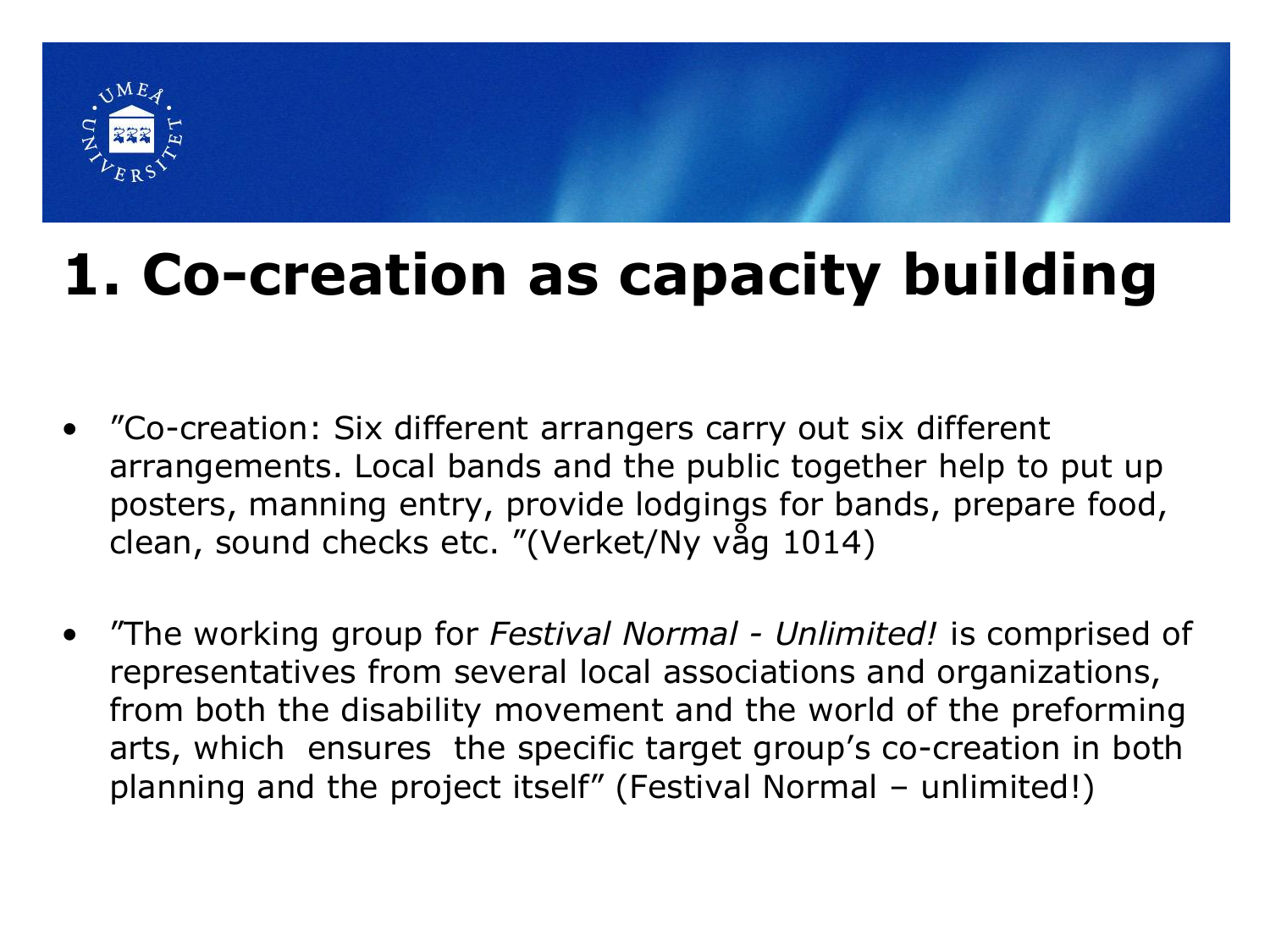

### **2. Co-creation as the public/ audience**

- " the public are co-creators  $(...)$  co-creation by the audience is the very basis of improvisation theatre" (Skuggteatern)
- "Poetry Slam is a participatory art form. The public are not passive, they are the ones who decide the whole competition" (Poetry Slam Sweden)
- "Survival Kit/Umeå will work actively with public participation by organizing "pub" dialogues, workshops and seminars during the festival." (Survival Kit/Umeå)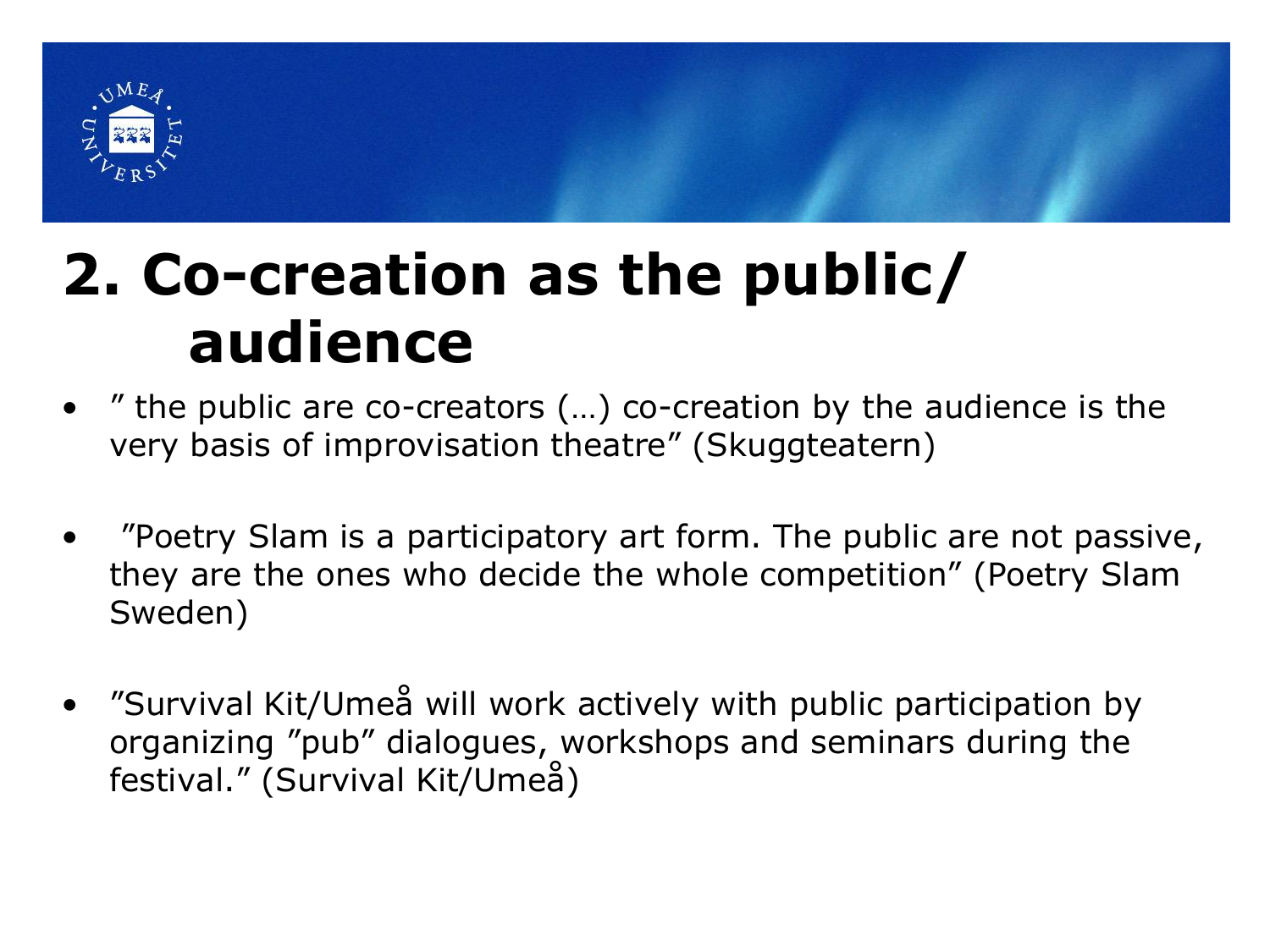

## **3. Co-creation as cultural process**

- "We make the project co-creative by inviting those we photograph to themselves document their "reality" with us professional photographers as mentors. All the pictures are highlighted as equal as art (…)The participants tell their stories themselves parallel with the professional photographers' pictorial narratives and on the same terms" (Vi och dom andra (VODA) *We and the others*)
- "The aim of the project is that children will be stimulated to participate and have a say in society (…) Children's own questions and narratives will be highlighted and used." (Give me five Umeå book and narration project)